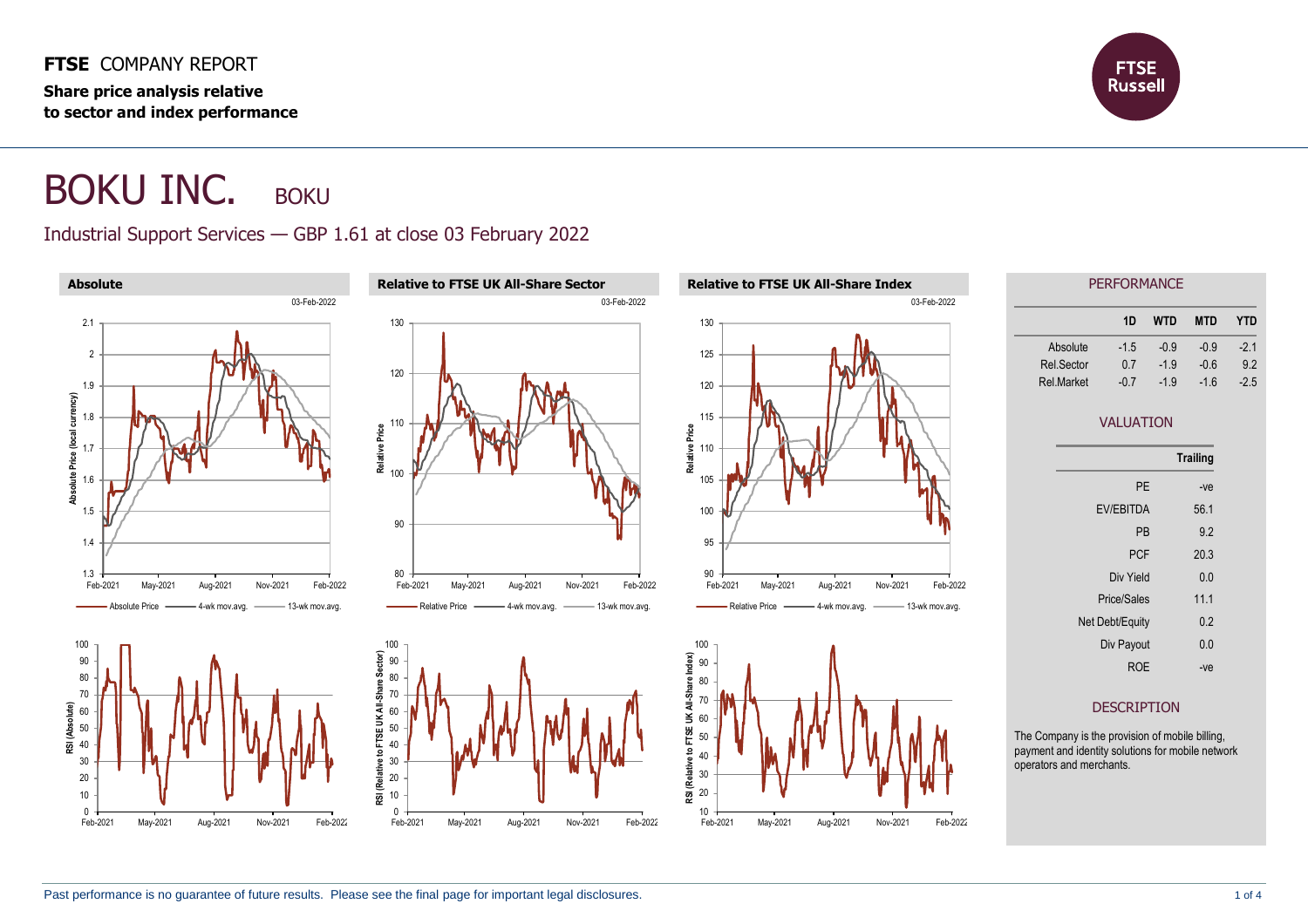## **Valuation Metrics**



Note: bar chart reflects the top and bottom five current values for the valuation ratio in question for FTSE All Shares stocks in the same sector as the stock concerned. All valuation metrics are trailing.

-40 -20 0 20 40 60 80 100

0 2 4 6 8 10 12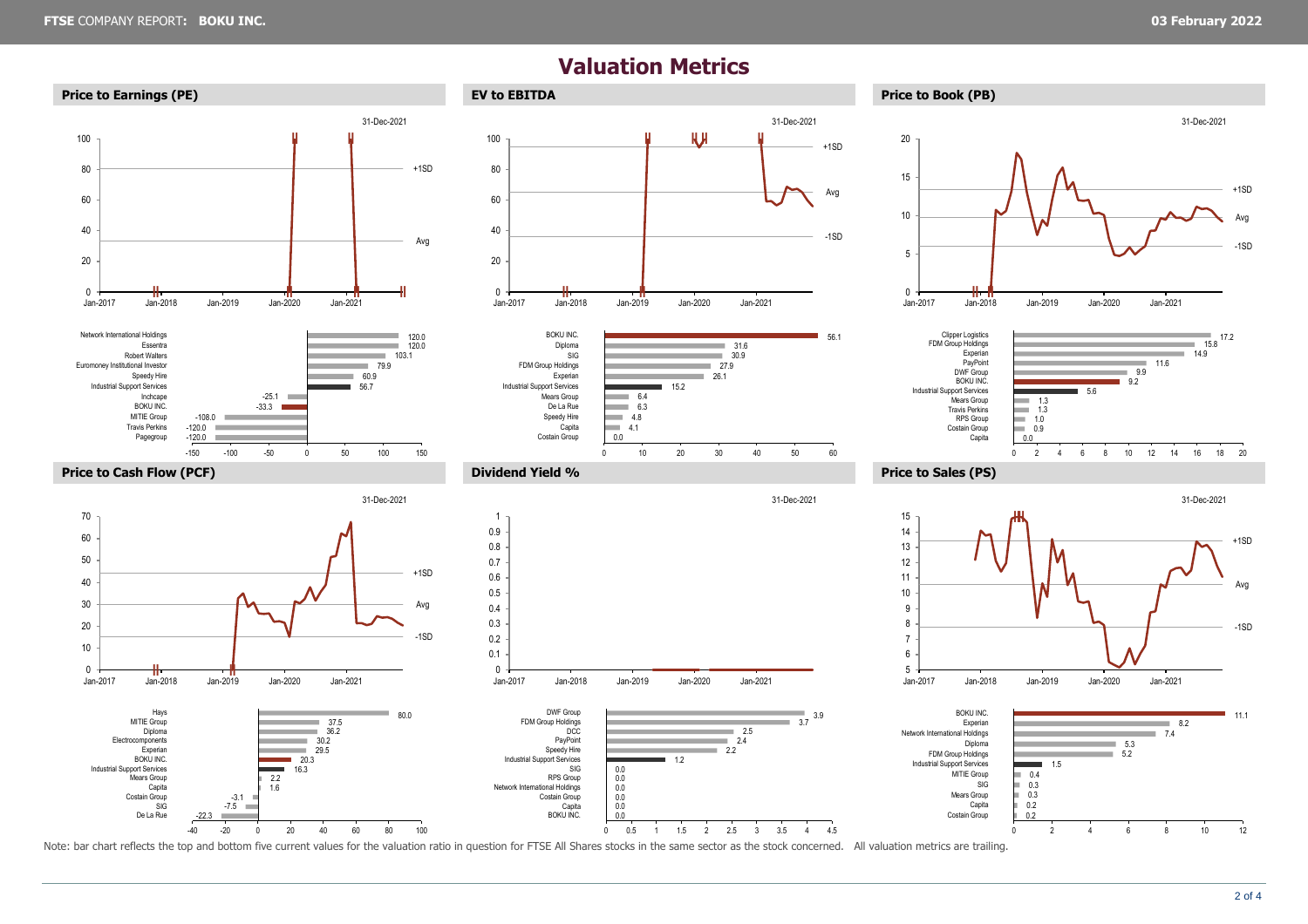## **Valuation Metrics**



Note: bar chart reflects the top and bottom five current values for the valuation ratio in question for FTSE All Shares stocks in the same sector as the stock concerned. All valuation metrics are trailing.